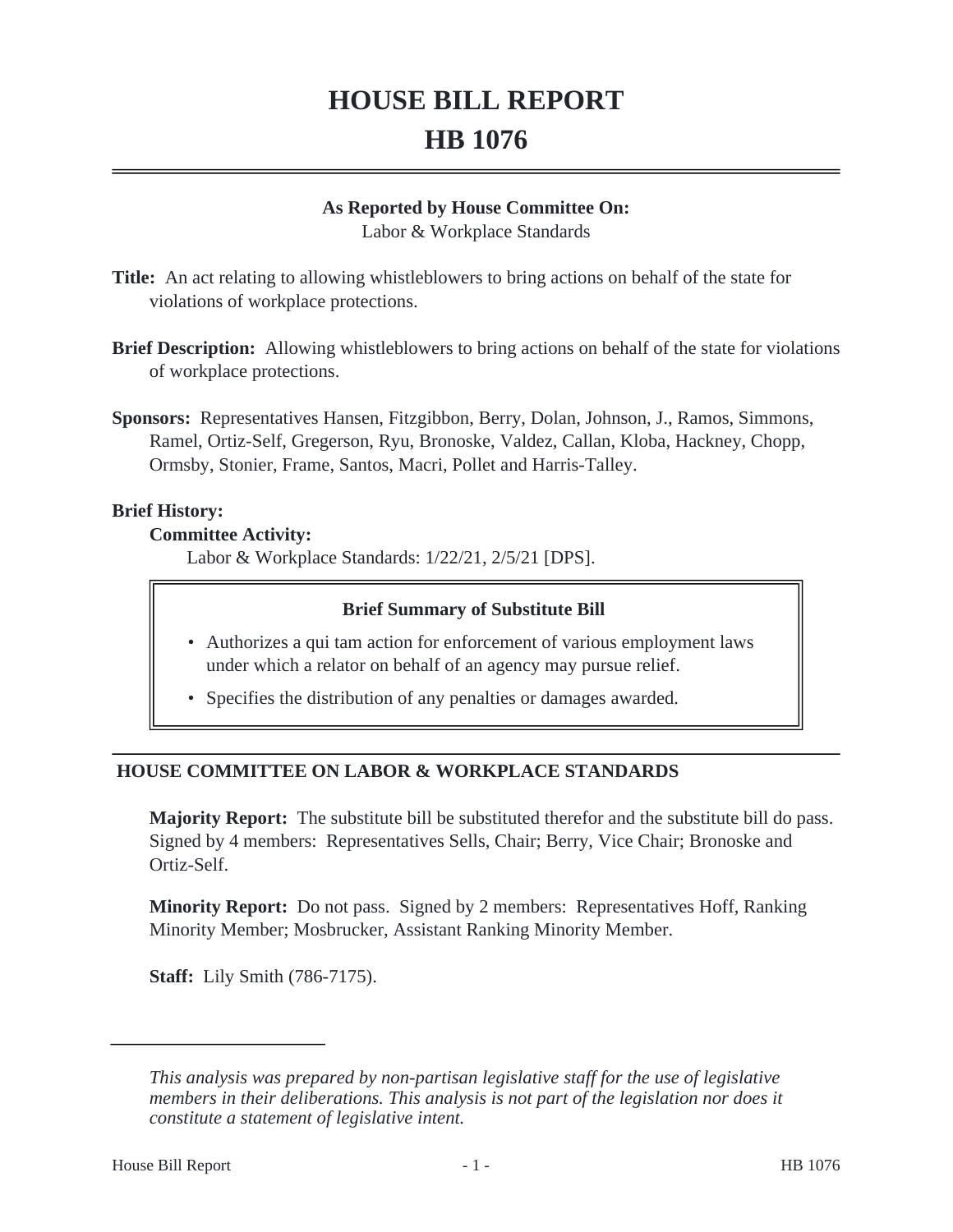## **Background:**

Multiple state laws provide protections for employees and contain various mechanisms to enforce the protections. Administrative remedies include civil penalties and recovery of back wages.

## Wages.

Wage laws include the Minimum Wage Act and the laws relating to prevailing wage. The Wage Payment Act (WPA) authorizes an employee to file a wage complaint with the Department of Labor and Industries (Department) regarding a failure to pay minimum wage or overtime, a failure to pay contracted-for wages, and other wage claims. The Department may obtain wages and interest for an employee and may order the employer to pay a civil penalty if the violation was willful. Under prevailing wage laws, the Department may also obtain wages and assess a civil penalty for a failure to pay prevailing wages.

Other wage laws include provisions on health care facility employee overtime and seasonal labor provisions.

#### Safety.

The Washington Industrial Safety and Health Act (WISHA) authorizes, and in some cases requires, a civil penalty be imposed on an employer for violation of safety and health standards.

Under the WISHA, an employer may request a consultation, during which time no penalties may be imposed. Other laws specific to certain industries, such as late-night retail establishments and health care settings, are enforced under the WISHA.

## Leave.

Leave laws include paid sick leave and military family leave. The Department may assess penalties for violations of these laws and may also order a reinstatement of hours or compensation under paid sick leave.

## Discrimination.

If an employer discriminates against an employee based on a protected-class status, the Washington State Human Rights Commission (Commission) may order back pay, hiring, reinstatement, and other remedies.

## Other.

The Industrial Welfare Act contains a number of standards, such as the Family Care Act and child labor laws. It is also the authority for the Department's rules on meals and rest breaks. Other employment laws include regulation of farm labor contractors and laws protecting health care employee whistleblowers.

## Medicaid Fraud False Claims Act.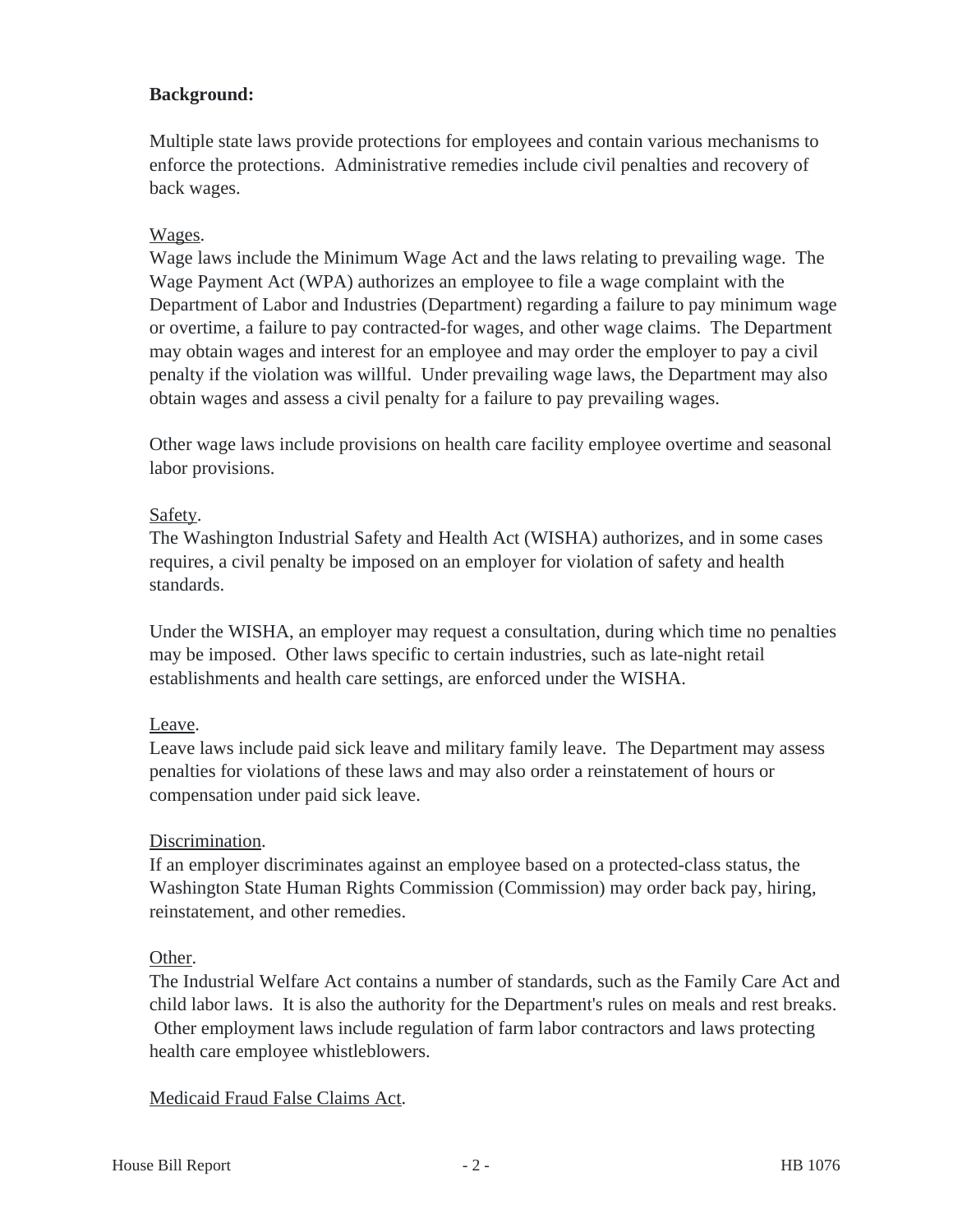The Medicaid Fraud False Claims Act (MFFCA) authorizes a person, the relator, to bring an action, known as a qui tam action, to seek a civil penalty for Medicaid fraud. The relator must serve a copy of the complaint on the Attorney General (AG), who may intervene in the action. The relator receives a percentage of any penalty, with the percentage depending on whether the AG intervened and other factors, and attorneys' fees and costs.

**Summary of Substitute Bill:**

The Worker Protection Act is established, under which a qui tam action is authorized for violations of employment laws.

## Qui Tam Action Authorized.

Aggrieved persons, whistleblowers, or their designated representative entity may bring a qui tam action as a relator for any relief the specified state agency (agency) may seek, including penalties and damages, subject to the same conditions and limitations that apply to the agency.

A qui tam action may be brought to enforce the following laws and all associated rules enforced by the Department:

- the Minimum Wage Act;
- laws relating to the payment of wages, including the WPA, and wage rebate laws;
- prevailing wage;
- health care facility employee overtime;
- the WISHA, and other safety laws enforced under the WISHA, including standards for late night retail establishments;
- leave laws, including military family leave and paid sick leave;
- laws relating to gender equal pay and advancement opportunities;
- laws relating to agricultural labor and farm labor contractors; and
- laws granting the authority to the Department for meal and rest break rules and which contain other labor standards.

Also included are the Washington Law Against Discrimination and the health care employee whistleblower retaliation protection law, enforced by the Commission.

No qui tam action may be brought:

- if the employer demonstrates that the agency already resolved the merits of the violation;
- in general, with respect to a license, variance or permit, or for specified violations, such as violations of posting or reporting requirements; or
- with respect to WISHA, for any violation that is included within the scope of a consultative visit by the Department.

The right to bring an action may not be impaired by a private agreement. A qui tam action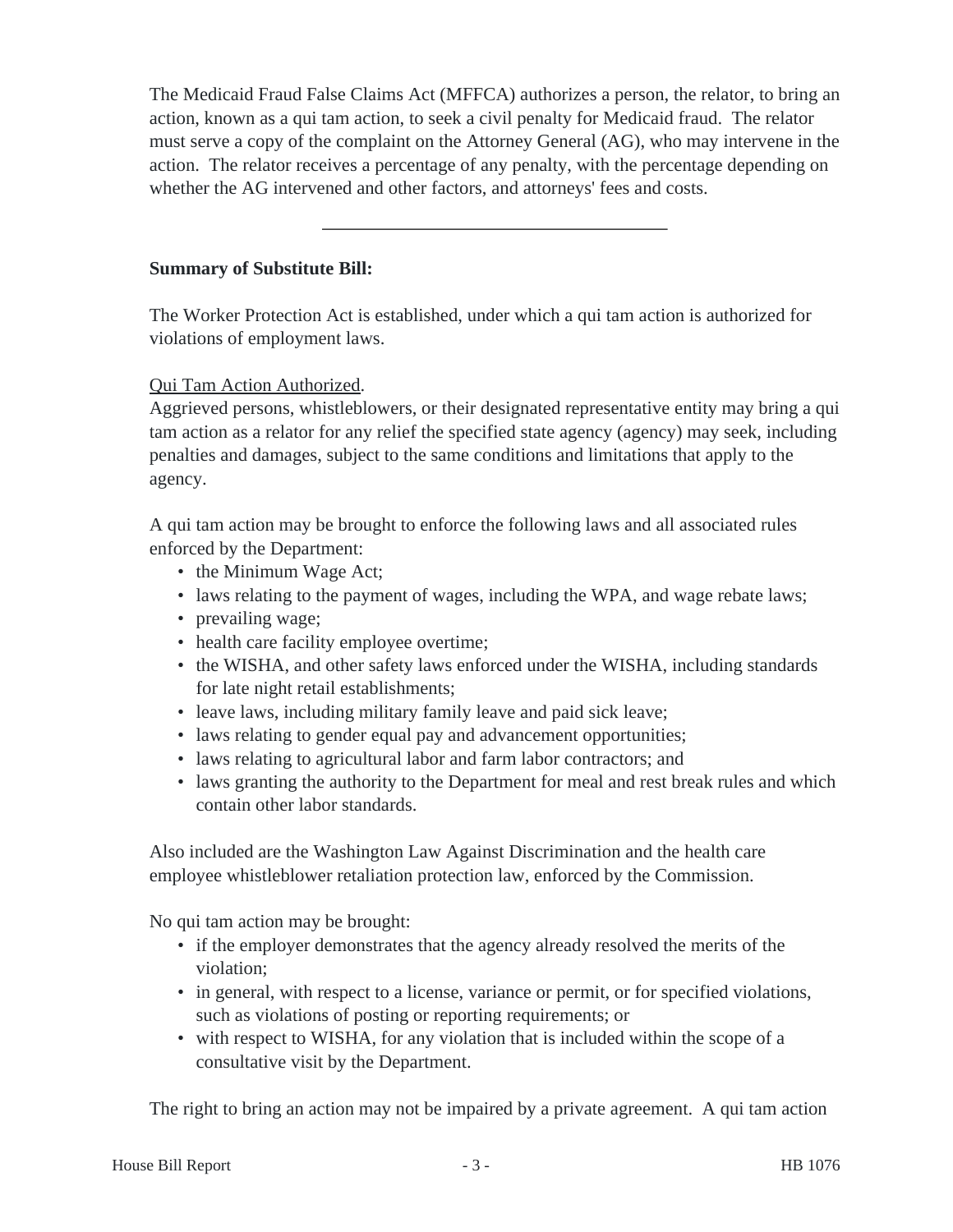is a public action and does not preclude an action by an individual, but a court shall offset any award in one action by the amount paid to the same employee in another action.

#### Qui Tam Process.

#### *General*.

A relator must first give the agency and employer notice of the claim. The agency is subject to timeframes for its decisions regarding its role, any investigation, and notice to the relator. The relator may commence the qui tam action if the agency does not investigate or make a determination within those timeframes. The relator is then also subject to timeframes for bringing the action.

Once a qui tam action has commenced, the agency may intervene under certain conditions and assume primary responsibility. The agency and the AG may take certain actions to prevent representation by a particular attorney in a qui tam action.

#### *Settlements*.

As part of its investigation, the agency may attempt to settle the violation. If the settlement provides not less than 100 percent of any wrongfully withheld wages or benefits, including interest, the settlement precludes further claims for the same wages or benefits.

The relator and the AG receive various notice and opportunities to be heard if the agency proposes to settle or dismiss the action after intervening. If the relator proposes to settle a qui tam action, the settlement must be submitted to the agency and to the AG.

A standard is provided for court approval of settlements or dismissals.

## Distribution of Awards.

Any penalty amounts recovered are distributed as follows: (1) if the agency does not intervene, 40 percent to the relator and 60 percent to the agency; and (2) if the agency intervenes, 20 percent to the relator and 80 percent to the agency. Penalties received by the relator must be equitably distributed to the aggrieved parties, subject to review by the agency, except that the relator is entitled to a proportionate service award.

A relator that prevails is entitled to reasonable attorneys' fees and costs.

Any damages recovered must be distributed to the aggrieved employees.

#### Retaliation.

Retaliation against an employee for involvement in a qui tam action is prohibited. Remedies for retaliation are specified, including a qui tam action.

## **Substitute Bill Compared to Original Bill:**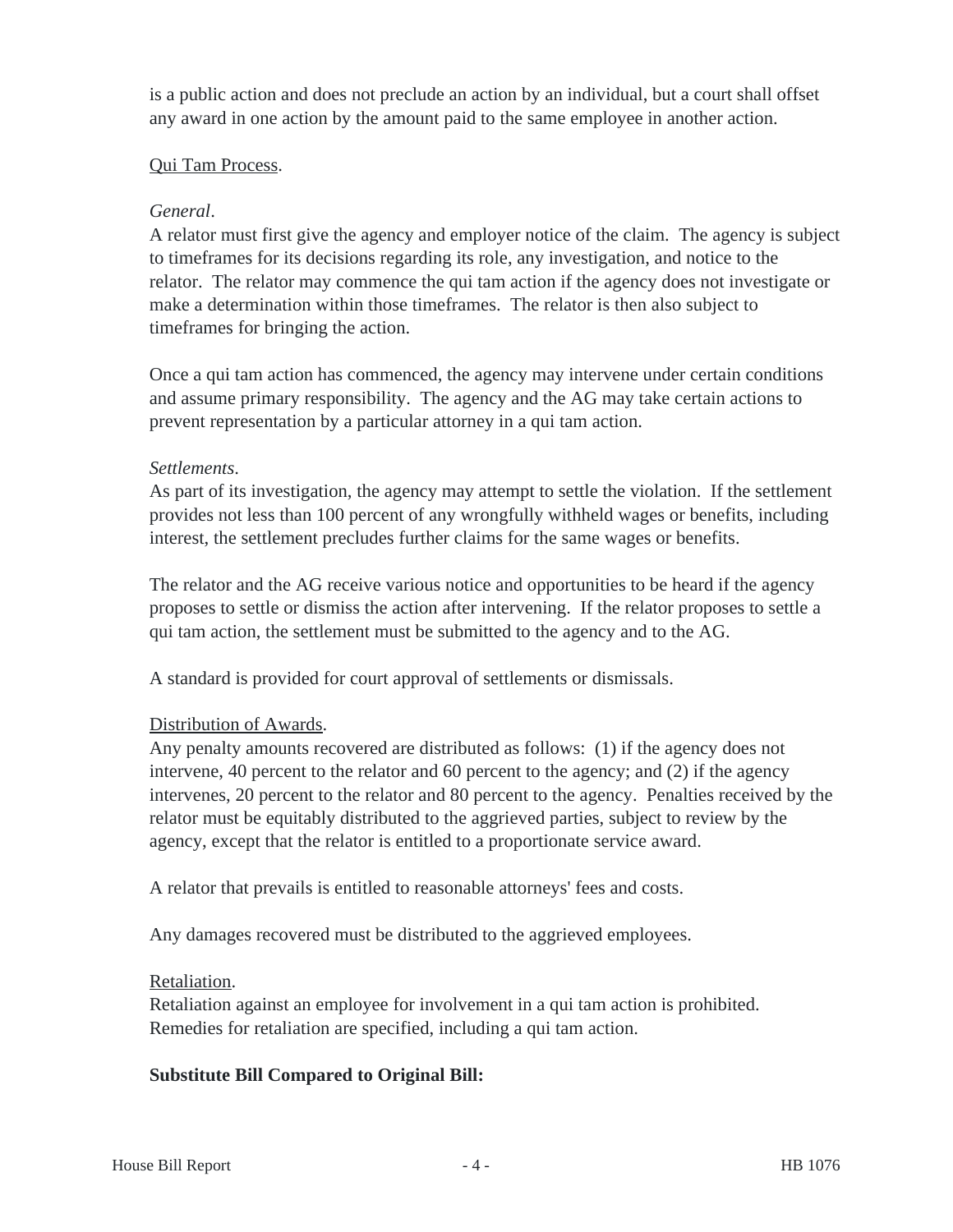The substitute bill:

- specifies that a qui tam action may be brought to enforce the rules of each specified law as well as the underlying law;
- specifies that both administrative enforcement and civil action authority may be available to an agency or relator;
- provides timeframes for the relator to provide notice to the agency, commence a qui tam action, and add any other violations to the action;
- specifies that the statute of limitations for a qui tam claim is tolled from the earlier of the date the notice is filed with the agency or the agency begins an applicable investigation;
- specifies that agency resolution of the merits of a violation, not a particular type of determination, precludes a qui tam action;
- specifies that provisions related to agency resolution and the availability of a qui tam action are based on each alleged violation, not general actions;
- specifies that a court must offset restitution or damages paid to an employee by that paid in another action;
- removes the law relating to safety for underground workers as a law that may be enforced under a qui tam action;
- changes the timeframe for expedited agency investigations of qui tam retaliation from 30 to 90 days; and
- removes the new accounts for receipts of penalties and instead directs that penalties be deposited in accordance with the laws under which they are assessed.

# **Appropriation:** None.

**Fiscal Note:** Requested on January 12, 2021.

**Effective Date of Substitute Bill:** The bill takes effect 90 days after adjournment of the session in which the bill is passed.

# **Staff Summary of Public Testimony:**

(In support) While many workers' conditions do not meet the legal standard, there is a fear of retaliation for making a complaint, and state enforcement resources are insufficient. Current workplace laws do not provide the protection they were intended to provide, so another pathway is needed. Worker issues have been exasperated under the COVID-19 pandemic, and certain populations have been impacted more than others. People want to be able to keep their jobs and provide for their families, but they are subjected to overlapping layers of risk. Workers should be able to stand up for themselves. The increased use of arbitration agreements increases the need for this process. Workplace protections were created for private attorneys to enforce, but now there are roadblocks to that enforcement that the bill is needed to clear. This bill makes it easier to enforce existing standards, especially in situations where one employee is better situated to bring an action for their